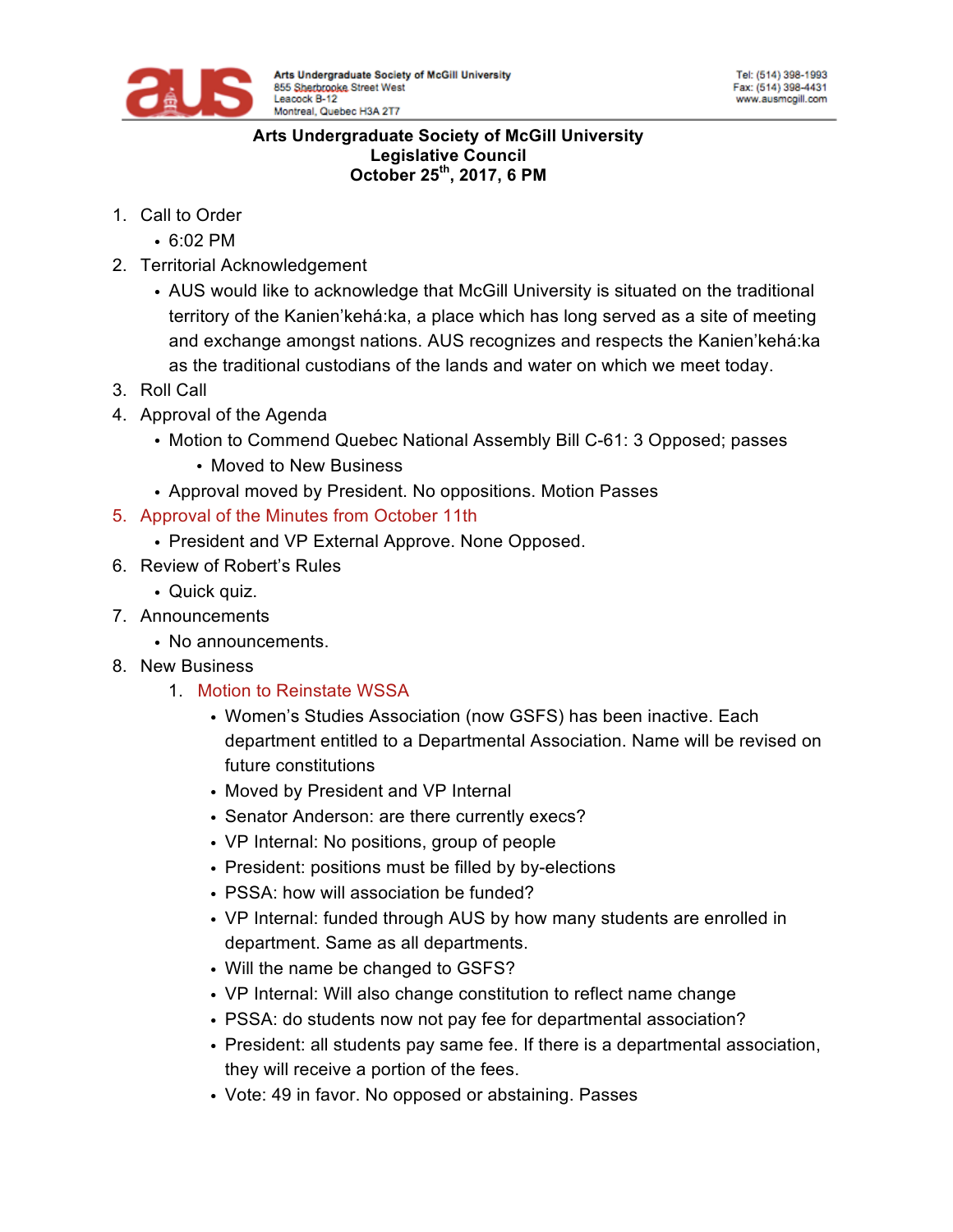

- 2. Motion to Amend the Role of the Arts Representatives to SSMU via Referendum
	- Moved by Arts Reps
	- In 2015 role was amended to non-voting members of Exec, and AUS did not consider language of referendum question to allow Arts Representatives to be eligible for work study compensation. Amend language.
	- If Arts Reps are to be compensated, they should not be a designated member of the committee reviewing their timesheets. Arts Rep currently has to sit on accountability committee.
	- Senator Anderson: Regarding language; no current motion on agenda regarding this. Clear up timeline
	- President: Can add motion immediately to re-interpret constitution. Constitution says that executives can be compensated. Difference between "executive" and "sit on executive council"
	- Anderson: will changes be going to referendum? Will eligibility for work study also go to referendum?
	- President: By-laws will be changed. If council accepts new interpretation, reps will be entitled to work-study immediately. If not, they will be following referendum.
	- Anderson: should it be voted on after referendum, or now? Timeline of how this will pass due to constitutionality.
	- President: timeline is flexible; depends on council. Accountability does review timesheet, so want to remove Arts Reps before qualifying for work study
	- Vote: 49 In favor None opposed. None abstaining.
	- President: include Amend interpretation of Article 12 of Constitution to last item on New Business. Seconded by Rep Bulger. Vote: 46 in favour. 1 Opposed. 3 Abstain
- 3. Motion to Lower the Arts Computer Lab Fund Fee via Referendum
	- 2016 Arts Computer Lab Fund Fee reduced by 25% and computers reduced at the time; balance of the fund continued to rise (\$385,000); usage of AUS computers maxing at 66% last year; continues to decrease (fee also decreased).
	- Proposed: lower opt-mutable levy for Fund to rate of \$3.85/semester for fulltime students; \$1.93/semester for part time. BA&Sc students pay half the rate. Reduced number of desktop computers by 60% at Ferrier Lab while laptops continue at the same rate. Fund is sustainable for the next 8-9 years.
	- Question: repeat changes if reduction goes into effect.
	- President: repeated changes
	- Moved by President and seconded by VP Finance
	- Vote: 48 in favor none opposed, 1 abstention. Passes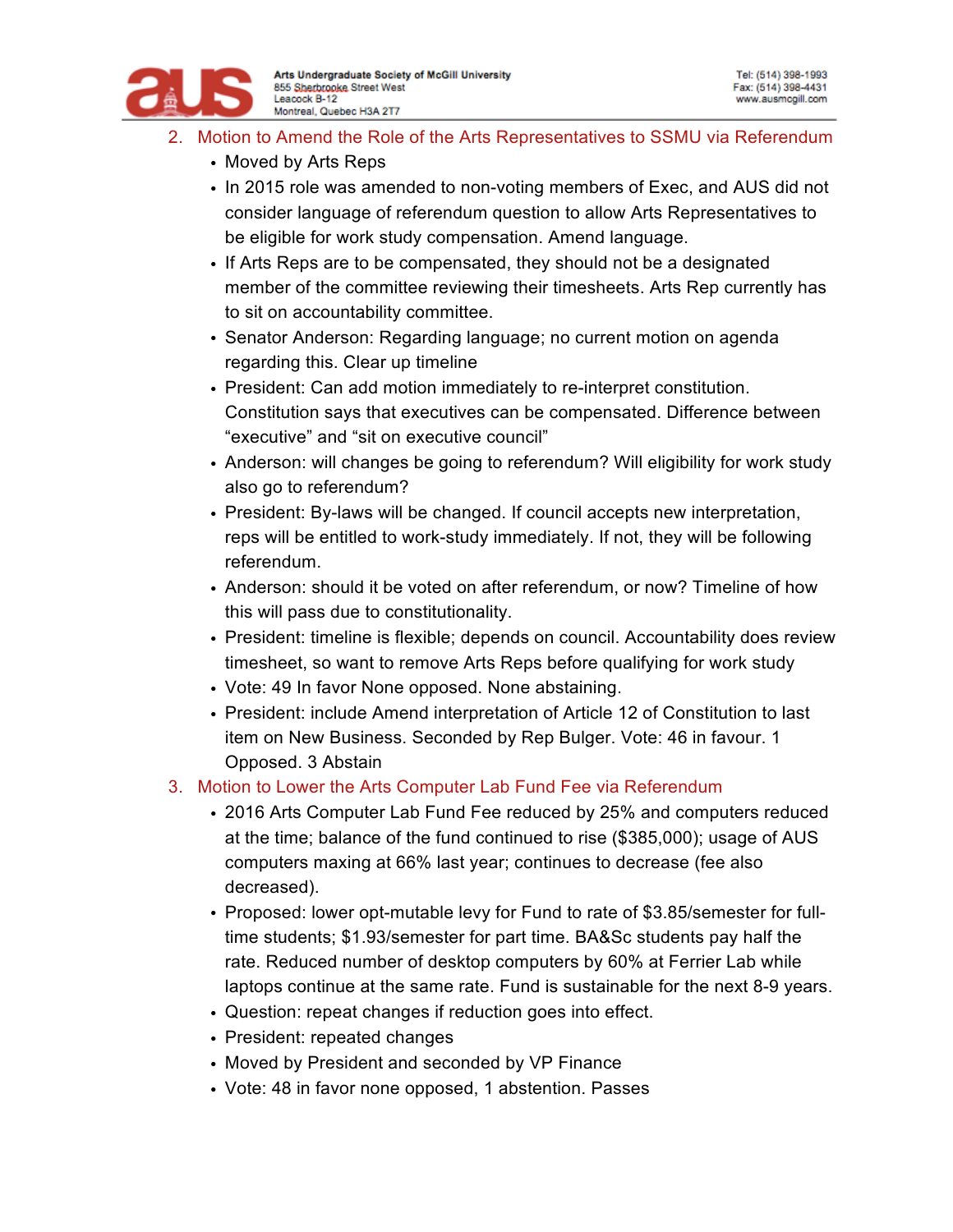

- 4. Motion to Increase the AUS Base Fee via Referendum
	- Presently base fee at \$13.50; increased in 2013. Fee will allow 10% increase to departmental funding. Raise AUS employee wage to \$15/hour
	- Increase of aprox. \$25,500/semester; will be used to fund committees Ex. mental health committee
	- Moved by President, seconded by VP Finance
	- No Questions
	- Vote: All In favor, 0 opposed, 0 abstentions
	- AUS President's vote in favour notes for the record
- 5. Motion to Lower Quorum for the AUS General Assembly via Referendum
	- AUS is 1/3 size of SSM but has quorum level higher than SSMU
	- Change to Constitution: GA governed by Speaker at request of 8 councillors or request signed by 60 members of AUS
	- 5 days' public notice given for GA
	- Quorum for GA shall be 75 members of AUS; to pass a resolution to AUS student strike will be 500 members of AUS
	- Moved by VP Academic, seconded by President
	- BASiC: What is the SSMU forum quorum?
	- Present: 100 people is quorum
	- WIMESSA: Move to amend by striking clause 17.4.1, Not Friendly
	- President: concerns about the strike: never been issue when reaching quorum, inters of student strikes that there should be a large proportion of faculty in attendance.
	- WIMESSA: decision is based on 2011 Quebec students strike. that circumstance understand why quorum is so high. Today is not the same case, irrelevant and unreasonable. Been difficult for AUS to meet quorum. Unreasonable to expect 6% of AUS population (500 people)
	- President: Motion to extend time to speak to 3 minutes. Seconded by Chan
	- WIMESSA: talking about specific points brought by students, GA not entertained unless 500 present. Impossible with current attendance levels
	- President: only strike in last 10 years was March 2012, where 11,000 students attended
	- WIMESSA: What was it for?
	- President: unlimited general strike in Quebec
	- WIMESSA: movement in 2011 by students across the province wo were ready to show up for it (to raise tuition by \$1000). Current boycotts not expected to be that large scale
	- Nwabufo: amend current amendment; not strike it, but change it to 100. Amend and Amendment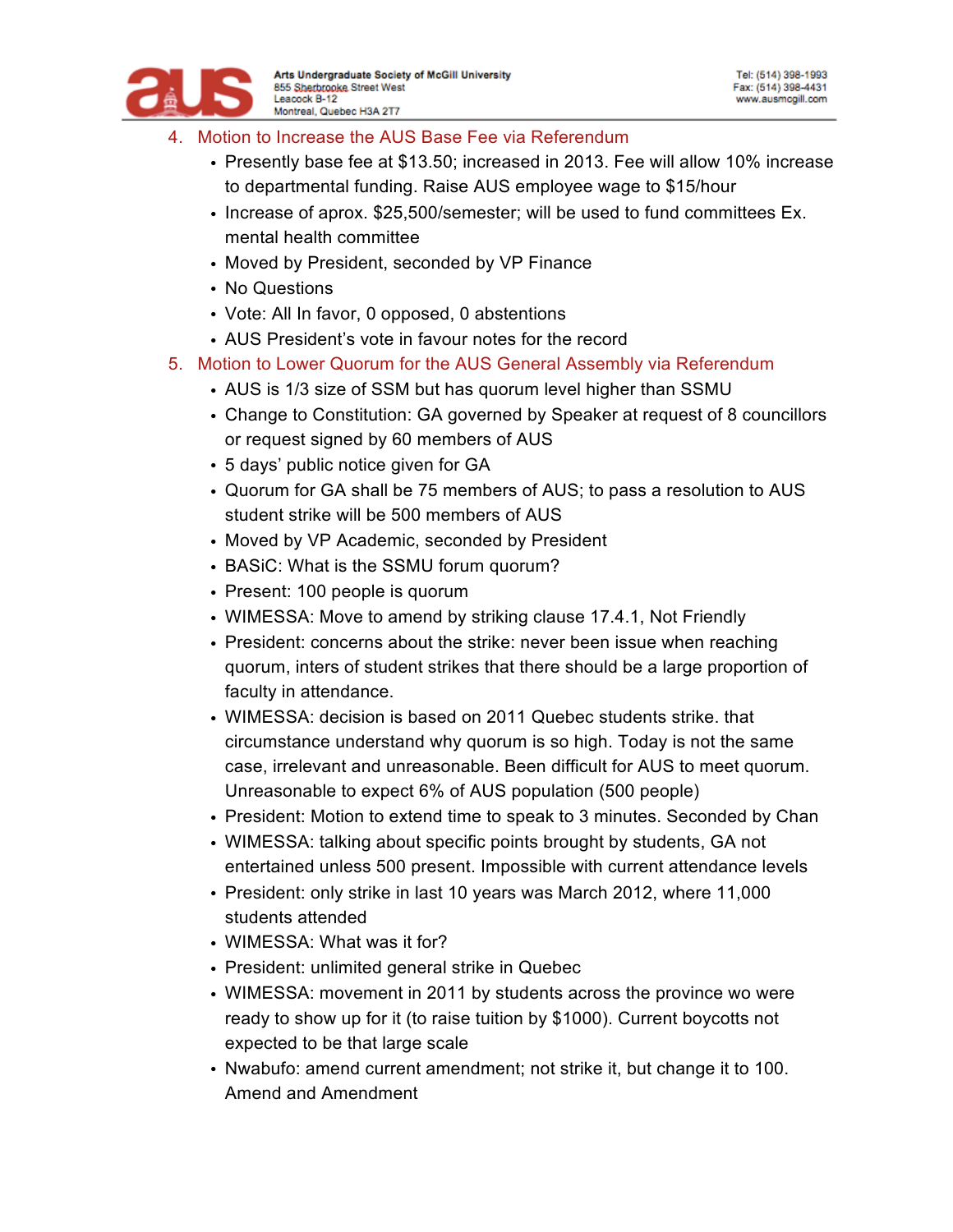

- WIMESSA: 1 minute to decide
- VP Academic: What is WIMESSA's proposed number? Should it be lowered or removed?
- WIMESSA: No issue with the lowered number of 100. Will withdraw amendment in favour of Senator Nwabufo's
- Anderson: First Amendment withdrawn.
- Nwabufo: Motion to move Amendment, seconded by DESA
- Chan: would WIMESSA be willing to change number proportionally to 250; better to represent quorum. Should be reflected in number needed for boycott.
- Nwabufo: Amendment is friendly
- WIMESSA: New Amendment to change 17.4.1 from 500 students to 100 students. Seconded by PSA
- VP Academic: Why would 100 be the proposed number when 250 is proportional?
- WIMESSA: not a rational number; 500 cap is irrational to begin with, necessary during the past circumstances, otherwise never would be proportionate. Surprised that his motion was asked to be withdrawn, then unfriendly retracted.
- Anderson: behind the proportional number, 500 is not irrational. If there was something very serious, students will show up. Ex. SSMU meetings. Any member is allowed to change their motion at any point or time.
- President: Move to Call Question, seconded by Arts Rep Chan
- Vote to Call the Question: 46 in favour, 3 opposed
- Amend the Motion to 250 Vote: 38 in favour, 11 against
- 17.4.1 cap is 250 members of the AUS; can now debate entire Motion
- Anderson: Add a Whereas clause to state that 17.4.1 will be amended as to proportional to GA. Friendly
- Gallery Member: Where are the other amendments?
- Speaker: once one amendment passes, other amendments that conflict or are contradictory are defeated since they are out of order
- WIMESSA: don't think that changing to 250 people is a good decisions; there are a lot of smaller resistances that will never get that many people Ex. police brutality, Right to Die, etc. Detrimental to minority students who cannot represent themselves.
- Vote: Amendment of 17.4.1 to 250, and new Whereas clause. 37 in favor, 11 opposed, 1 abstentions. Motion passes as amended.
- 6. Motion to Improve the Good Governance of the Society via Referendum
	- Following CBRC Review.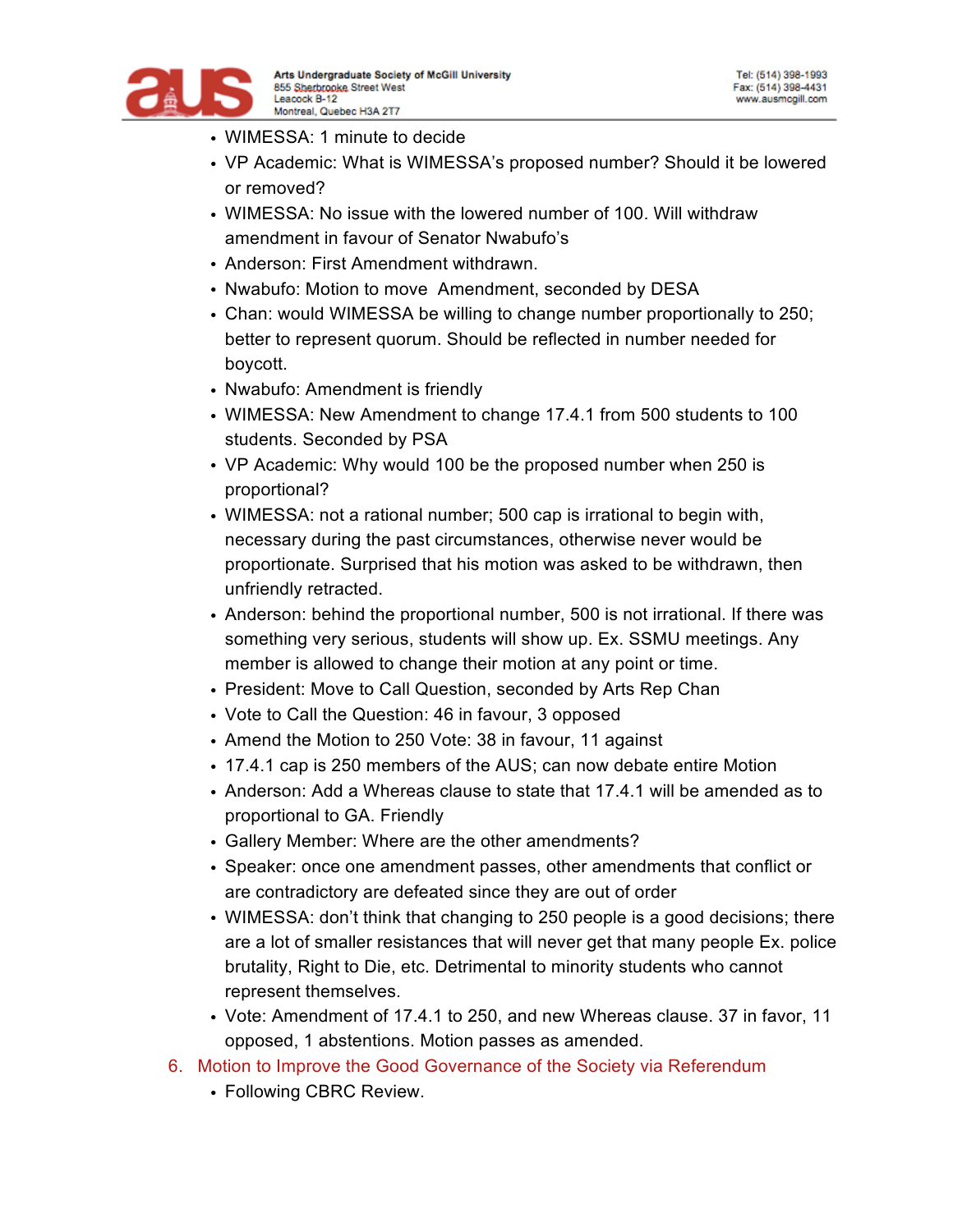

- Full-time and part-time of BA&Sc pay 50% of applicable society fee.
- Amended 8.2.2 so council may grand a waiver or an annual electoral process for a specific departmental association, by a 2/3 vote.
- The Speaker can allow for excused absences, shall not count as absences. Ex. excused for midterms etc.
- Moved by DESA VP External, seconded by MUGS VP External
- Vote: 49 in favor, 0 against, 0 abstentions. Passes
- 7. Motion to Appoint Campaign Committees
	- Appoint Following Committees:
		- Question Regarding Good Governance of the Society:
			- MacDonald (Chair), Bartsoff, Thibaudeau, Wilson
		- Question Regarding Role of the Arts Representatives
			- Bulger (Chair), Zhou, Chan
		- Question Regarding the Computer Lab Fund Fee
			- Chan (Chair), Thomas, Yue
		- Question Regarding General Assembly Quorum
			- Wilson (Chair)
		- Question Regarding the AUS Base Fee
			- Lew (Chair)
	- Moved by VP Academic, Seconded by President
	- Additions to this list of committees will be friendly
	- Anderson: can people who do not sit on council also be able to start a committee without starting a petition?
	- President: confident they would have to go through signature number (25 needed)
	- Anderson: suggestion to review timeline and that these questions are going to referendum. So that committees that oppose referendum question will have to get signatures when can just go to council
	- President: Nov. 13th is deadline to form committee
	- Senator: will you advertise referendum question so everyone will have opportunity?
	- President: absolutely, will go to council.
	- Speaker: 50 signatures are required.
	- Vote: 49 in favor, 0 against, 0 abstentions. Passes
- 8. Motion to Amend the Accountability Bylaws
	- Amended so that: at least once per semester, an anonymous survey will be conducted among the AUS departmental executives, for purpose of gathering feedback on AUS Executive conduct, accountability and approachability
	- EPIC: would representatives not be able to fill out the survey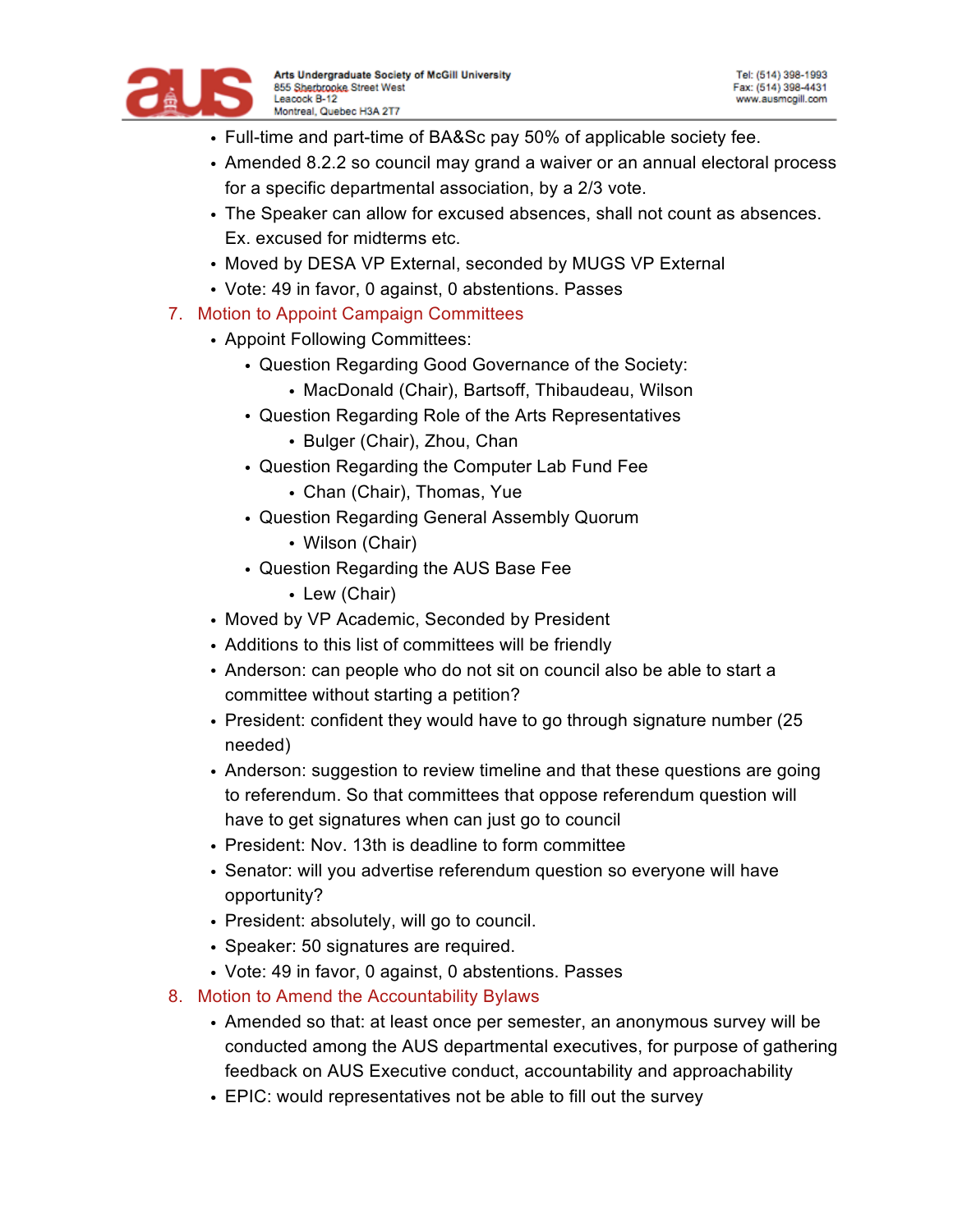

- Chan: defer to fellow accountability members
- Anderson: can amend to include the representatives that sit on council
- President: Motion to amend 3.1 to read "among departmental executives and voting members of council"
- Anderson: "And other voting representatives on council", friendly
- EPIC: isn't that the original clause if amending to say original line?
- President: that is a formatting issue.
- Anderson: add AUS executives to expand survey pool to beyond the departmental representative on council, just to get feedback from rest of departmental councils.
- Vote: in 48 favor, 0 against, 1 abstention
- 9. Motion to Approve the Arts Undergraduate Society Budget
	- AUS Budget presented on 25th of October 2017 has been compiled for 2016- 2017.
	- AUS Council approves the Arts Undergraduate Society Budget for 2017-2018
	- revenue went up due to inflation of fees. Some portfolios will beep from last year's actual
	- Frosh surplus of \$7000;
	- President: motion to extend to 7 minutes; seconded by Arts Rep Chan.
	- Finance not much change; External portfolio is projected higher; Academic is lower than last year projected, higher than actual; VP Communications is a bit lower than last year, reduced things not vital from last year; many changes in VP Social due to AUS 25 event. Primarily funded by ticket sales and frosh surplus. Very little coming from AUS money. Winter retreat in President portfolio. Internal: \$250 for office refreshments for execs and people coming in; sweatshirts (projected lower than last year \$592 to \$500), not that much change from last year projected (\$2000 difference)
	- DESA: what is planned for revenue for the AUS 25 event
	- VP Finance: generated from ticket sales
	- ACHSSA: under President Portfolio, what is New Student Letter
	- President: the letter that everyone receives from Faculty of Arts acceptance
	- ACHSSA: in terms of sweater, which was an issue last year. Why are costs so high. Is there a possibility to decreasing it.
	- VP Finance: tried to reduce this amount due to issues last year.
	- VP Communications: haven't ordered the sweaters yet, trying to get it for as cheap as possible. Money has not been spent yet. Will update on spending at a later date.
	- Vote: All in Favor. Passed
- 10. Motion to Condemn Quebec National Assembly Bill 62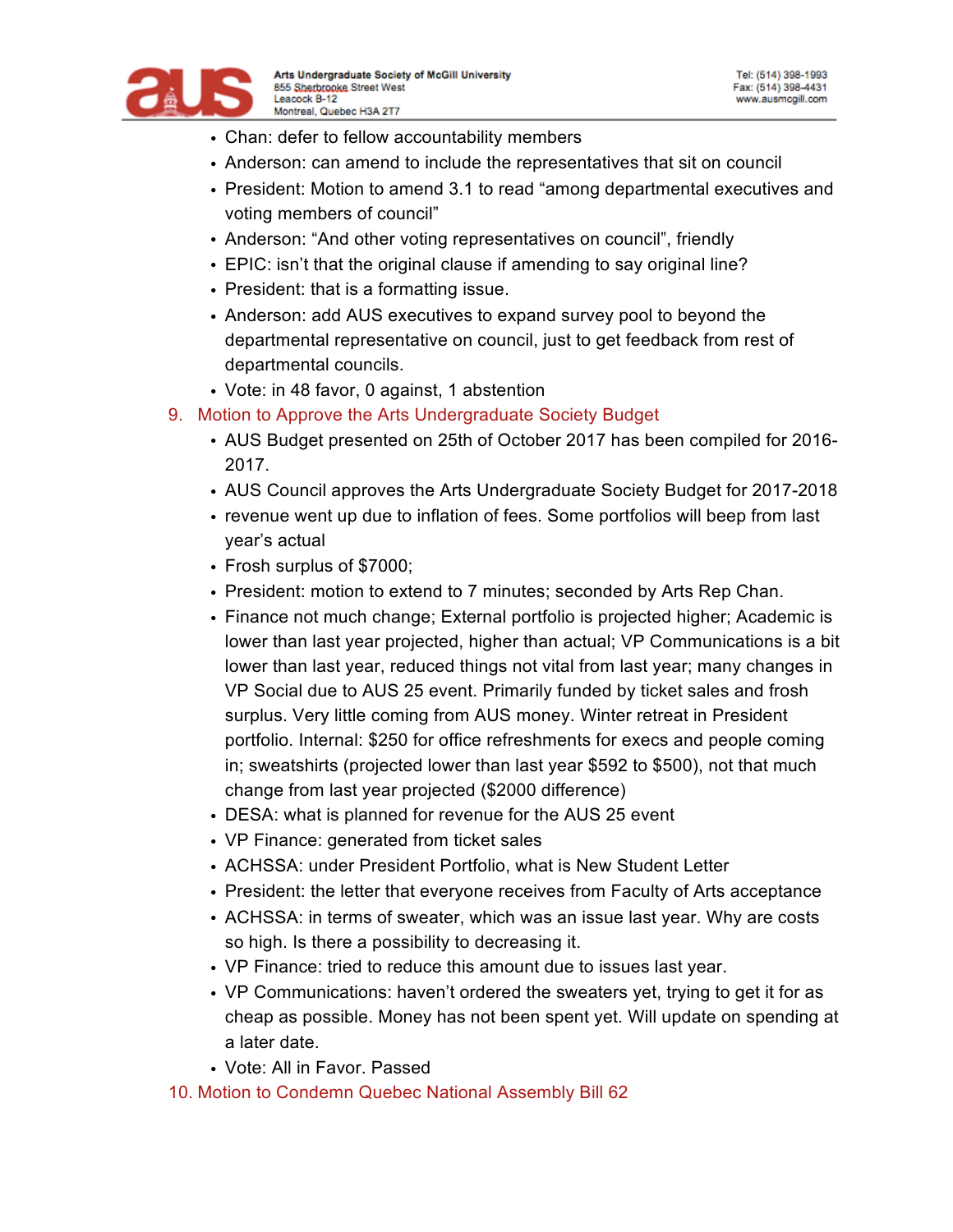

- Moved by Arts Rep Chan and 11 others
- Bill claims to be in support of religious neutrality, but only targets Muslim women due to the facial coverings. Bill is not in accordance with Section 3 of Quebec Charter of Human Rights and Freedoms, or Section 2 (a) and (b) or Canadian Charter. May embolden Islamophobia in Quebec.
- Condemn it publicly and for the McGill administration to publicly condemn it. Suzanne Fortier says will not affect current McGill policies. Want to bring it up to provincial and federal level courts.
- Contrary to AUS policies. Will allow AUS to condemn on listserv and official media, call on McGill administration. Enforce idea that UAS is supporting students affected but the Bill.
- PSSA: regarding second last clause, how confident that federal government has the power to challenge this rule? Would it be possible for federal government to challenge the provincial jurisdiction?
- Chan: Federal government has previously questioned provincial rulings. The only reason federal government will not do it right now because it is not in their interest right not to challenge it.
- MUGS: why is it not mentioned to push SSMU to do anything. More possible for AUS to get SSMU to do something other than federal government.
- Chan: there is a motion regarding this to be brought to SSMU. Will put forth friendly amend meant to the motion.
- Wilson: could amend motion to include pressuring SSMU. Will be friendly.
- Anderson: Motion to amend second to last "Be it resolved" clause to say AUS calls for SSMU to call on the Federal government to challenge Bill 62. Friendly. Strike federal government and replace with SSMU.
- Chan: Friendly, but also wants to show that AUS wants to condemn this.
- Anderson: could keep in AUS calling on federal government, but also add SSMU to keep the amendment friendly.
- President: To add a new Be its Resolved Clause. Add SSMU into group of parties being called on.
- Anderson: withdraw clause.
- Chan: friendly
- Vote: 48 in favor, 0 against, 1 abstentions
- 11. Amend Interpretation of Article 12 of Constitution
	- Moved by Arts Rep Bulger, seconded by President
	- Article 11.2 states that AUS Executive council includes executives and arts reps (as non-voting members).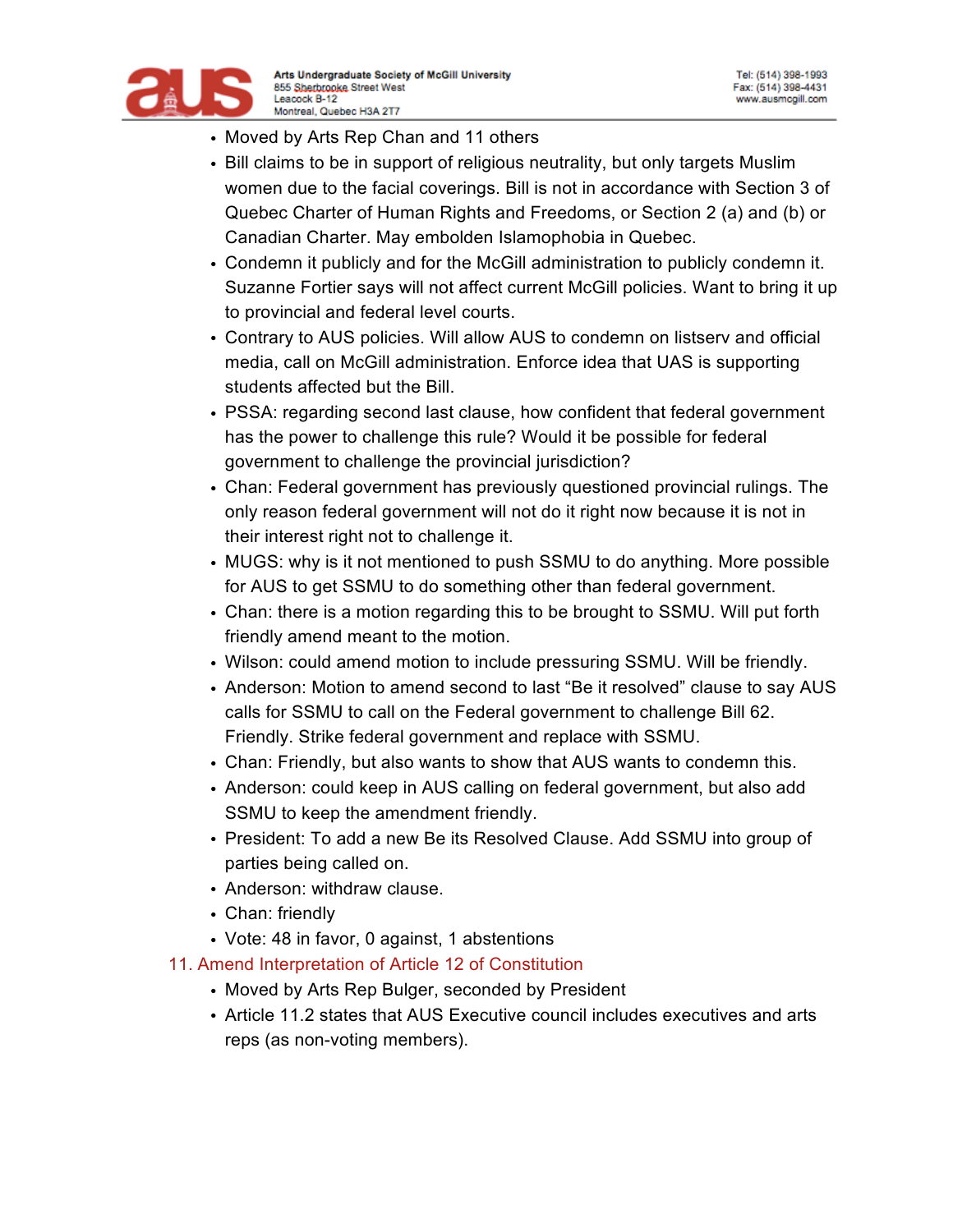

- In 2015 when it was amended to include Arts Reps on Executive committee; not considered members for the Executive Committee for purposes of work study.
- to improve accessibility to positions on the AUS Executive Committee outlined in 11.2, members of AUS Exec who demonstrate financial need in accordance with McGill Work Study eligibility criteria are eligible for remuneration through AUS WSP
- Motion on AUS Legislative Council on Oct. 25th to remove Arts Reps from Accountability Committee via referendum; if it passes they will be eligible for work study compensation at a rate of \$11.25/hour
- AUS will accept interpretation Article 11 to include Arts Reps as (non-voting) members; thus eligible for work study.
- Vote: 46 in favor, opposed, 3 abstentions
- 9. Reports of the AUS Executives
	- 1. President
		- HR Handbook in the works, to be handed out to all volunteers and employees of the AUS in March
		- make up consent training was held on Tuesday.Taking feed back into account.
		- CBRC met Friday and reviewed all referendum questions and AUS constitution. Motion coming to Council to clean it up via referendum. Also raised relative questions about committees should be in which portfolio. AUS executives went through training (not together with departments) specifically focused on issues arising in the AUS executive roles.
		- Charity chosen for Charitable Affairs has not been responding. Meeting will be called to discuss how to proceed.
		- SSMU encouraging AUS to sign the Gassman Photography MoA. Will report orally out further outcome
		- Looking to pair CLFC with info tech committee meeting, hoping to secure funding for OPUS card recharging station in the lounge
		- WYBA: room bookings proceeding coordinating with Idil and Alice on planning events. Proceeding with Arts Jobs Fair in early February focusing on putting arts students and employers in same place]
		- Trying to cut down printing costs. Looks promising that we can get 50% in printing costs. Aprox. \$500/annum reduction.
		- Arts Rep Bulger: extend time by 2 minutes. Seconded by Arts Rep Chan
	- 2. Academic
		- Mandated by By-Law to present the Arts Internship Office to council. Administrative unit run by Faculty of Arts. Liaise via advisory committee. mcGill cut funding in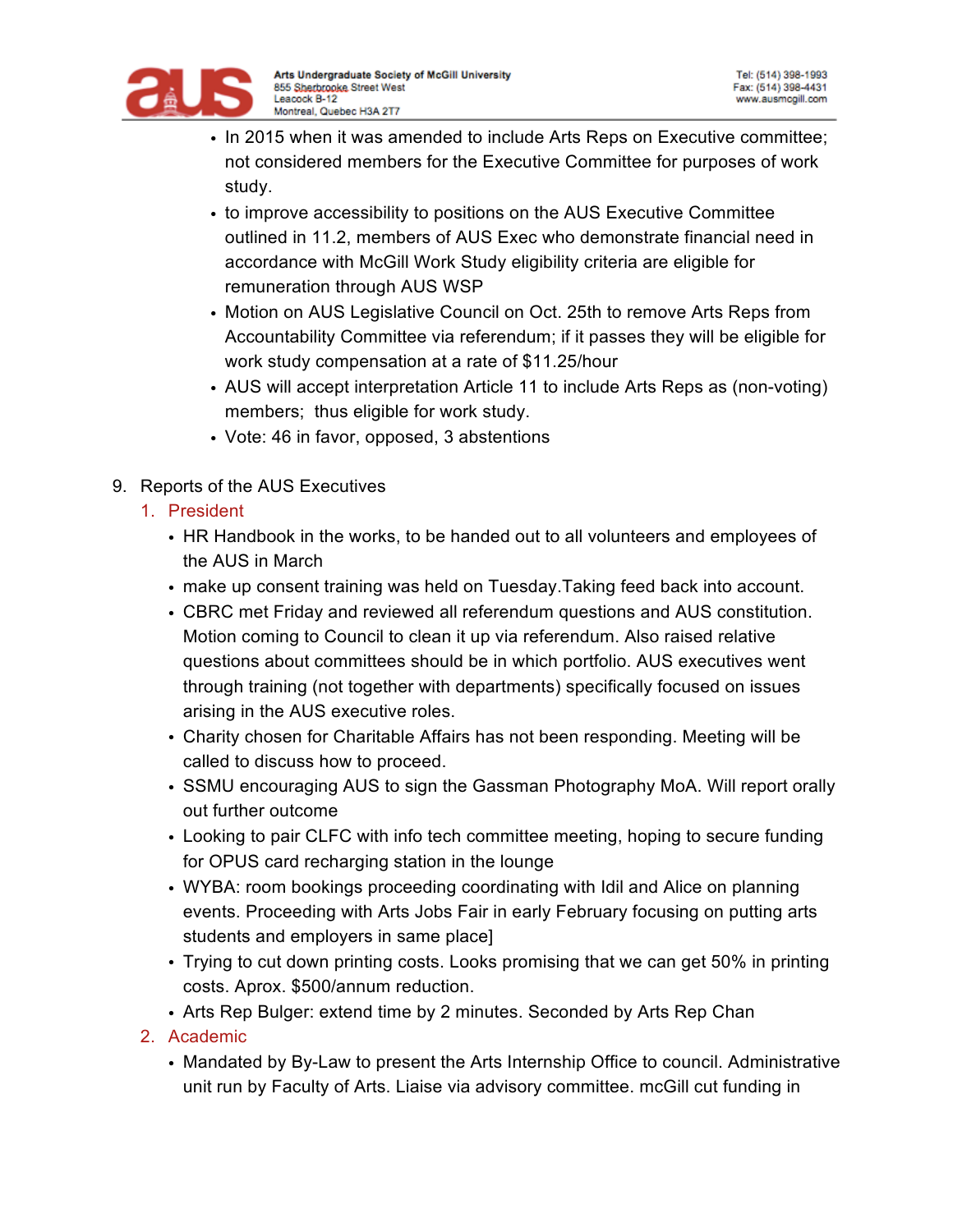

March 2015, now supported by \$14/semester fee. Pays for salaries and office supplies for 5 years. April 2020: fee expires, non-renewable. Currently raising money. Internships are POLI?IDS heavy, expand into non-traditional areas. ARIA (Arts Research Internship Awards) students must have CGPA of at least 3.0. Approx. 40 awards per year.

- President: extend time by 4 minutes. Seconded by VP Internal
- Committee on Student Affairs met on 10/18. Initiatives include waitlist implementation, expanding writing instruction, out of program registration in upper level seminars. Implementing text-matching software, first-time only deferred exam pilot without supporting documents
- AAC delegated research into OERs
- ProfTAlks on 10/30 Religion in the Modern World.
- Essay Centre ran a pilot project by offering tutorial services in Rez.
- AHAW Meeting 3rd week of November, planning with Arts OASIS, delegating to MHAUS coords, weeklong events and workshops, promoting mental health
- Enrolment services Review of class scheduling
- Student Rights has ongoing situation in Economics; resolved one in English.
- 3. Communications
	- Third Francophone Commissioners hired for more conversation circles. Will translate all documents into French. Long term project.
	- Fine Arts Council fall funding applications have closed and council is meeting this week to decide funding. Workshops will be coming along. Arranging inuit Blanche: have it earlier and at SSMU.
	- Marketing Committee hired more members due to strength of applications.
	- Speaker Series will host Indie-Eve Bourassa who is first female diplomat in Riyadh.
	- Going to film a get to know the exec video.
	- Looking for another photographer
	- abide by deadline for listserv on Thursday at 5 pm.
	- ACE: are translations looking to hire professional translator or look for students?
	- VP Communications: will go through similar process as the one to find current translator. As long as capable/qualified.

## 4. External

- Touched base with all portfolios; went through archives (Ex. old minutes and reports)
- ACE hosted Open Mic Night w/Jam for Justice, Trivia Night with AIDS Community Care Montreal (ACCM)
- Went over ISAC last year reports; revamped social media outlet
- MHAUS hired new Mental Health Commissioner. Met with Healthy McGill. Planned meeting with SSMU MH Commissioners to plan/collaborate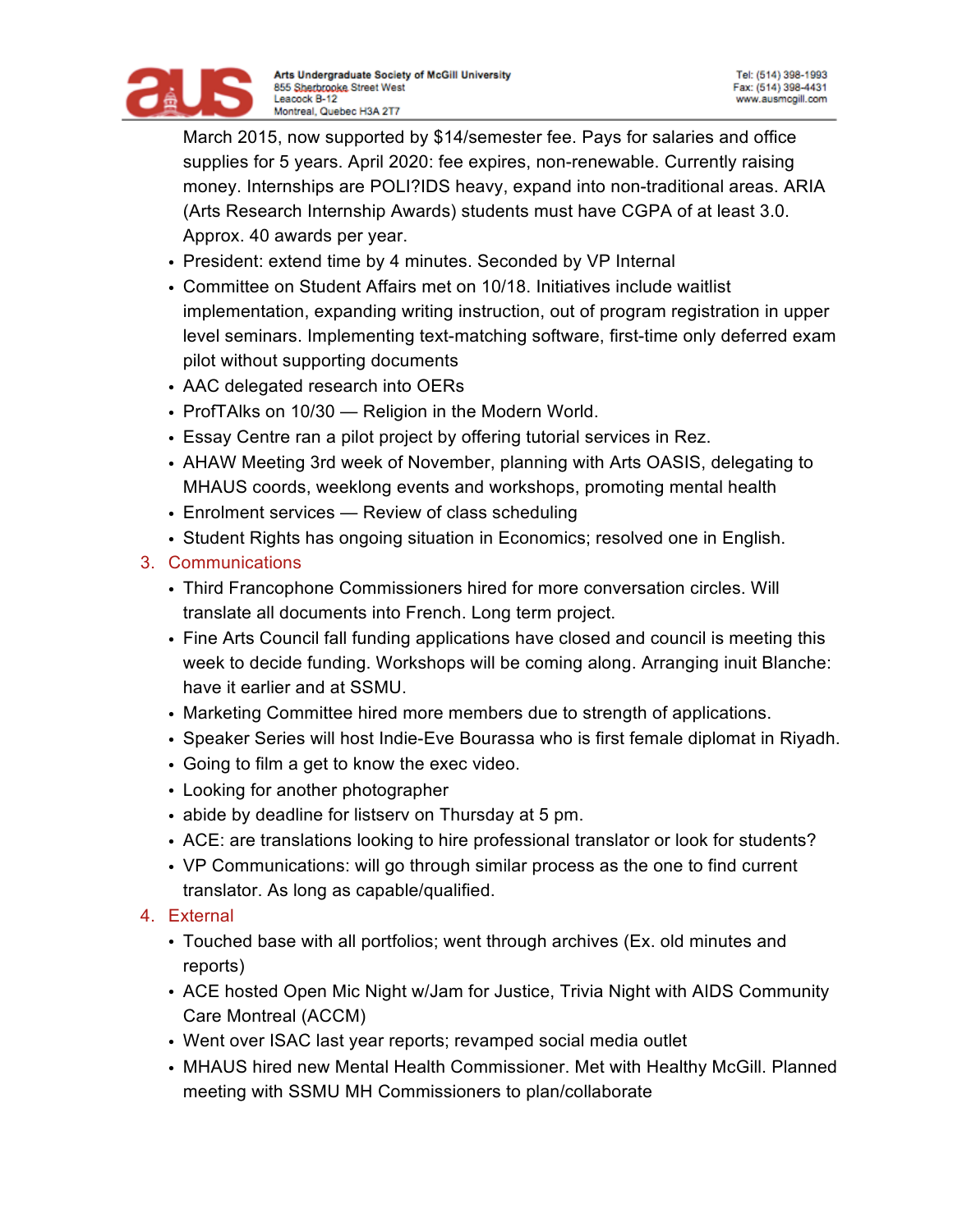

- VP Internal: extend time to speak. Seconded by Bulger
- Sponsorship put together with variations of sponsorship packages: technology, food, event sponsorship; got in touch with graphic designed. Renewed old sponsorships, looked for new ones Ex. laptop lending, food sponsorship
- Not much done for career portfolio yet
- Looking for 15 volunteers for Grad Fair. Working on promotion, ordering food, seat arrangements, parking tickets
- Met with coordinator of WYBA. Draft Job Fair pitch to CaPS
- met with SSMU VP External to share external info amongst all clubs

## 5. Finance

- FMC had first meeting and approved the AUS budget. Went through applications to AUS Journal, Supplementary Departmental and Special Projects Funds
- Completed AUS Budget, explained in budget motion. Audit finally coming to a close.
- 6. Internal
	- Exec must be posted at the door for room bookings and liquor permits. People cannot leave the room with alcohol. Do not move the table in Arts 160.
	- Have a list of offices in McTavish. Let VP internal know if you have an office for department not included in the package.
	- Booking has a new online room booking form
	- Met with VP External of Social Work to discuss collaboration. Met with WSSA to discuss moving forward with reinstatement.
	- AUSec: collaborations should send email to contact committee.
	- FEARC: first year's meet and greet for November 6th. More information to come.
- 7. Social
	- As of Sunday, BDA pushed back due to delays in construction (no longer Oct. 26th). All staff finished training. Received new liquor permit for year,. Met with VP Finance to finalize budget projections for the year.
	- EPIC held Freaky Friday at Gerts. Planning for Stache Dash (Movember apartment crawl). Subcommittees split for various events throughout the year. Met with VP Finance.
- 10. Reports of the Arts Representatives & Senators
	- 1. Report of the Arts Representatives
		- Report Given by Arts Rep Chan.
		- Chan is meeting with Club Committee this week.
		- Councillor Bulger inquired at the SSMU meeting on Oct. 2th about potential reelection for position of VP operations on SSMU.
		- Motions passed included on report (12 Motions)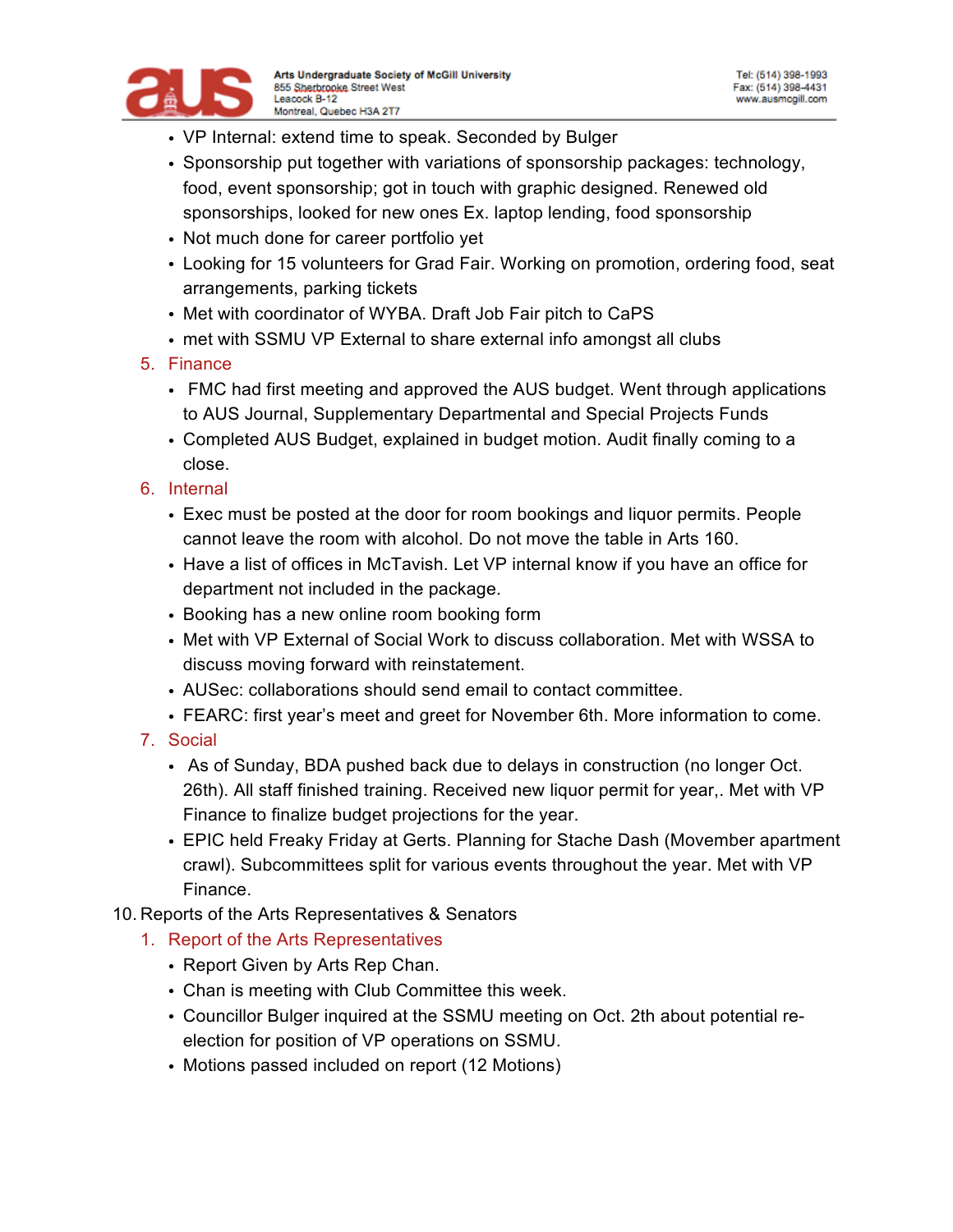

- Consecutive SSMU meeting on Oct.19th due to fact that SSMu planned event for 26th of October and waned it to be free. Chan inquired about post on McGill myFuture page.
- Arts Rep Chan: extend speaking time by 3 minutes
- Problem with Motion regarding the free menstrual hygiene products policy stated that the products would be dispensed specifically at the "two gender neutral washrooms in the SSMU building" but was not limited to the two. Currently products are available in all bathrooms int eh SSMU building except mens at Gerts.
- Motion Regarding Proposed Bike Centre Facility passed
- Motion to Approve the Creation of a Stand-Alone Francophone Affairs passed
- AVEQ motion tabled to next semester
- GA at 5:30 pm in 3rd floor SSMU ballroom on Monday
- 2. Report of the Arts Senators
	- attended Senate today. Live streamed, can be accessed from the archived stream on report.
	- Senate Caucus met on Oct 16th and 23rd. Discussion entered around preparations for Senate this week, how to approach any questions we might have in terms of how certain reports or motions affect students on campus. Next meeting Oct. 30th.
	- President: motion to extend speaking time by 1 minute. Seconded by VP Internal.
	- CSS met on Oct 24th. Anderson appointed as Student Co-Chair for the year. Discussion on changes coming to Student Services.
	- ESAAC next meeting is Tuesday Nov. 7th
	- Faculty of Arts Committee next meeting is Tuesday Nov. 21st
	- Accountability Committee met Monday Oct. 16th (unable to attend due to clinic appointment.
	- CESA and MARAB meetings attended and updated.
- 11. Reports of Department Associations
	- 1. CLASHA
		- Wine and cheese with Prof on Nov. 16th Arts 160 6-8pm. Still picking out a topic.
		- Put out application for peer tutors. Will be interviewed later in the week.
		- Thinking of an outing to a show or a movie screening.
		- Collaborating with SLASA tentatively for Nov. 8 5:30 -7PM
		- trying to figure out office space and revamp the LLC lounge in Sherbrooke 688
	- 2. CSA
		- Rostra Series is looking fro speakers. Platform for Classics students to present ideas that push Classical academia. Speakers present theses, practice presentation skills, challenge ideas, etc.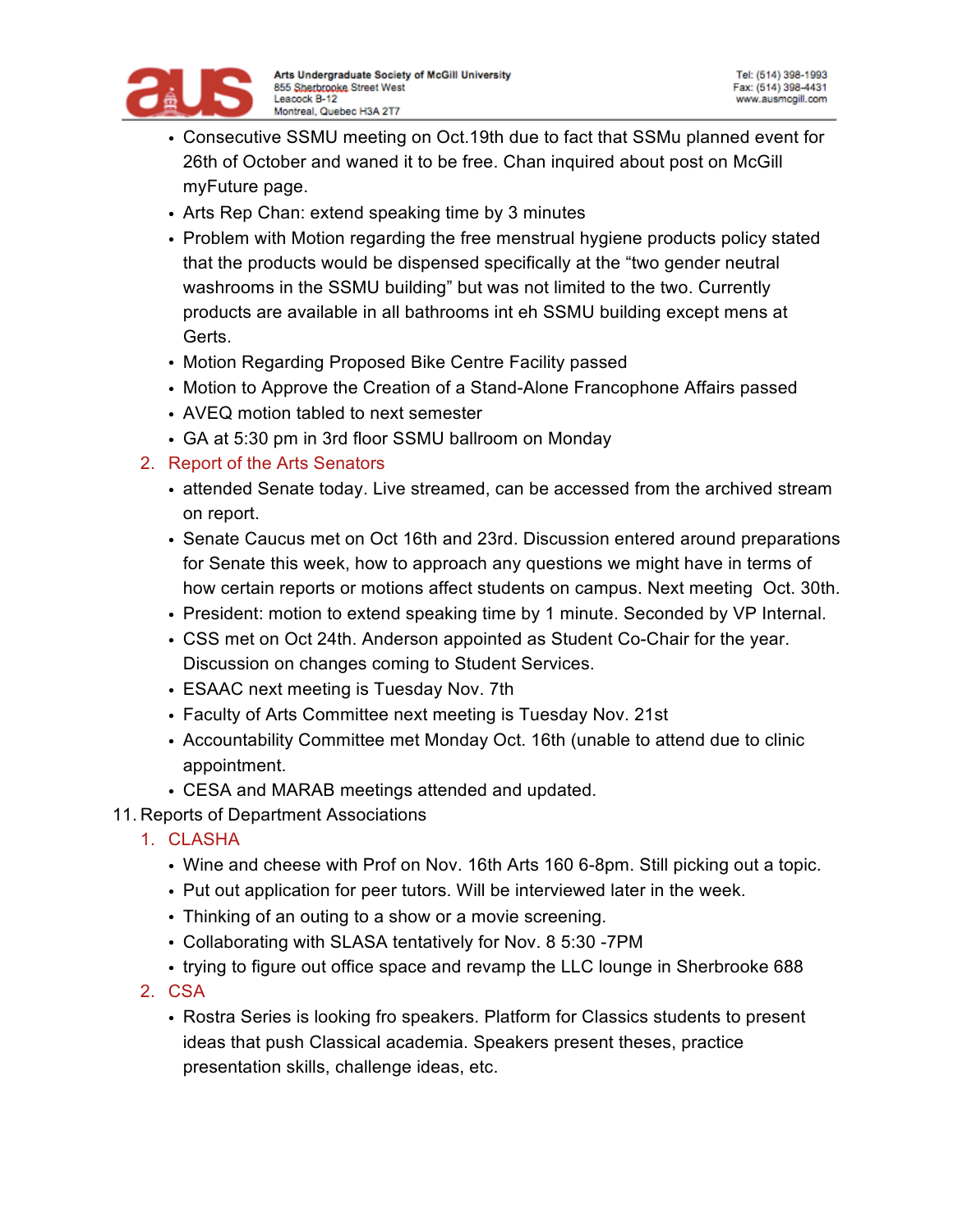

- Global Antiquities will be hosting annual outreach lecture in Montreal Museum of Fine Arts on Oct. 25th 5pm. Professor Anthony Barbieri-Low from University of California will give a presentation. International workshop held at Thomson House, Oct. 26 and 27
- Haunted Histories planned jointly between CSA and HSA, hosting professors from both departments to give short lectures on Halloween-themed points of interest. Monday Oct. 30th 5:45 pm in Arts W-215
- 3. CSAUS
	- Apple picking event a few weeks ago. Reimbursements sent out.
	- Trivia night to take place in mid-November; discussed possibility of departmental stay session; update CSAUS webpage
	- Up-coming Bilingual Listserve to go out week of Oct. 23rd. VP Finance nd Academic drop in on CANS 405, 315, 303 for introductions
	- Recruiting VP Publications; CSAUS logo design contest coming soon
	- Executives introduction social media campaign to begin.
	- Annual review of constitution during week of November 6th
- 4. CSUS
	- EquiTea every week
	- COMP 202 and COMP 251 Midterm Review sessions
	- clothing sal with subsidizations
	- Awkward Mixer coming up
	- Diversity in tech shopify event coming up
	- CSUS mentorship program started
- 5. DESA
	- Journal Slate is assembling editorial board under new editor-in-chief. Journal The Channel is assembling editorial board under two new co-editors-in-chief
	- Secured funds from English Department to hire web editors for online version of The Channel to accept submissions on rolling basis
	- Literary magazine The Veg concluded the submission period fro Fall 2017 issue. Launch is November 24th at Psychic City.
	- New editorial board fro 2017-18 year. Published work by Leonard Cohen, Margaret Atwood, Seamus Heaney.
	- Provisional funds to begin inter-disciplinary journal that focuses on post-colonial studies.
	- Tuesday Night Café Theatre concluded successful run of Owners. Next month will be playing For Coloured Girls by Ntozake Shange.
	- Informal writing workshop will take place in next few weeks. Take place in DESA office, Arts 315.
	- WEd. Oct. 25th English department is hosting poet Char Norman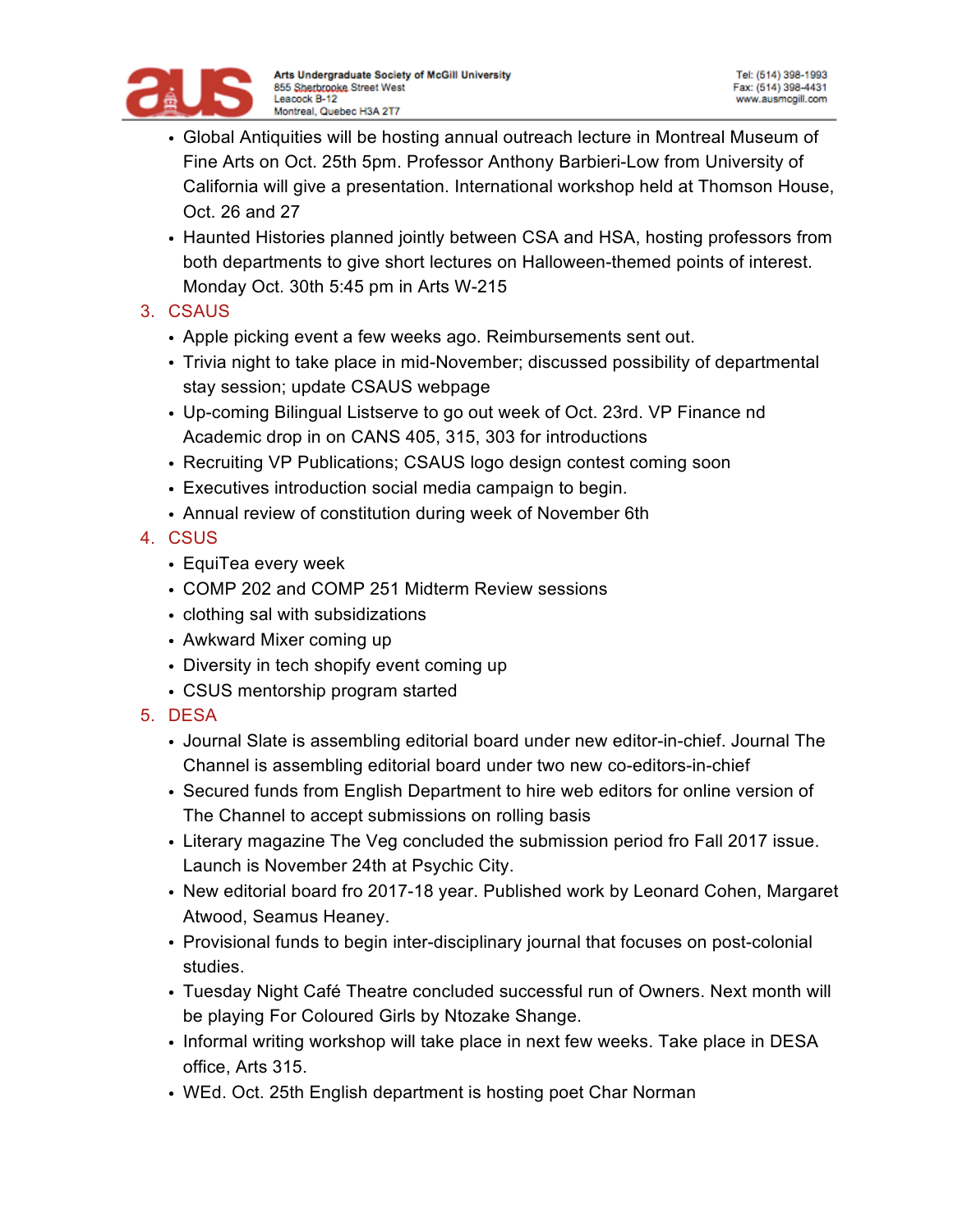

- 6. EASSA
	- Successful wine and cheese and language exchange
	- Nov. 2nd will be screening "Under the Sun".
	- Language Exchange on Nov. 7th will have naive speakers of Korean, Japanese and Mandarin.
	- Looking for Peer tutors for Korean, Mandarin, and Japanese. Paid positions to hold weekly office hours. Expected to have fluency in language and experience in teaching said language. Choices for tutors will be finalized within next 2 weeks.
	- Looking to host an apartment crawl for students of EASSA. Currently finalizing plans for tickets, apartments, etc.
- 7. ESA
	- Hosted wine and cheese with 150 showing up. Attended by Econ professors.
	- Welcome Back Event with PSSA and SSA
	- Academic and Career Information Session: UofT 5:30pm-6:30pm Wednesday, November 1st. Location: Arts W-20
	- Samosa Sale on Friday Nov. 17th, Nov. 22nd
- 12. Question Period
	- Arts Rep Chan: ESA representative question. Why two reports? Why were so many meeting reports missing?
	- ESA: did not send a report last meeting and did not know was presenting today.
	- George Gabriel from Gallery: decision to change quorum to 250 was unfair. Are councillors affair that GA of SSMU is 250. Expected entire faculty of arts to show up. Do councillors know how many constituents are in African studies or East Asian Studies? Difficult to mobilize.
	- President: this is a referendum question. Council is not making decisions on referendums. Generally GA will be 75 people. Arts is 75% of the student population and thus the amendment is still proportionate.
- 13. Next Meeting Time and Date
	- November 8th at 6 PM
- 14. Adjournment
	- Adjournment at 8:15 PM

| <b>Title</b>                 | <b>Name</b>    | <b>Present</b> | Late/Leave<br><b>Early</b> |
|------------------------------|----------------|----------------|----------------------------|
| <b>AUS President</b>         | Eric Partridge | ◡              |                            |
| <b>AUS VP Communications</b> | Maria Thomas   | ◡              |                            |
| <b>AUS VP Internal</b>       | Rebecca Scarra | $\check{ }$    |                            |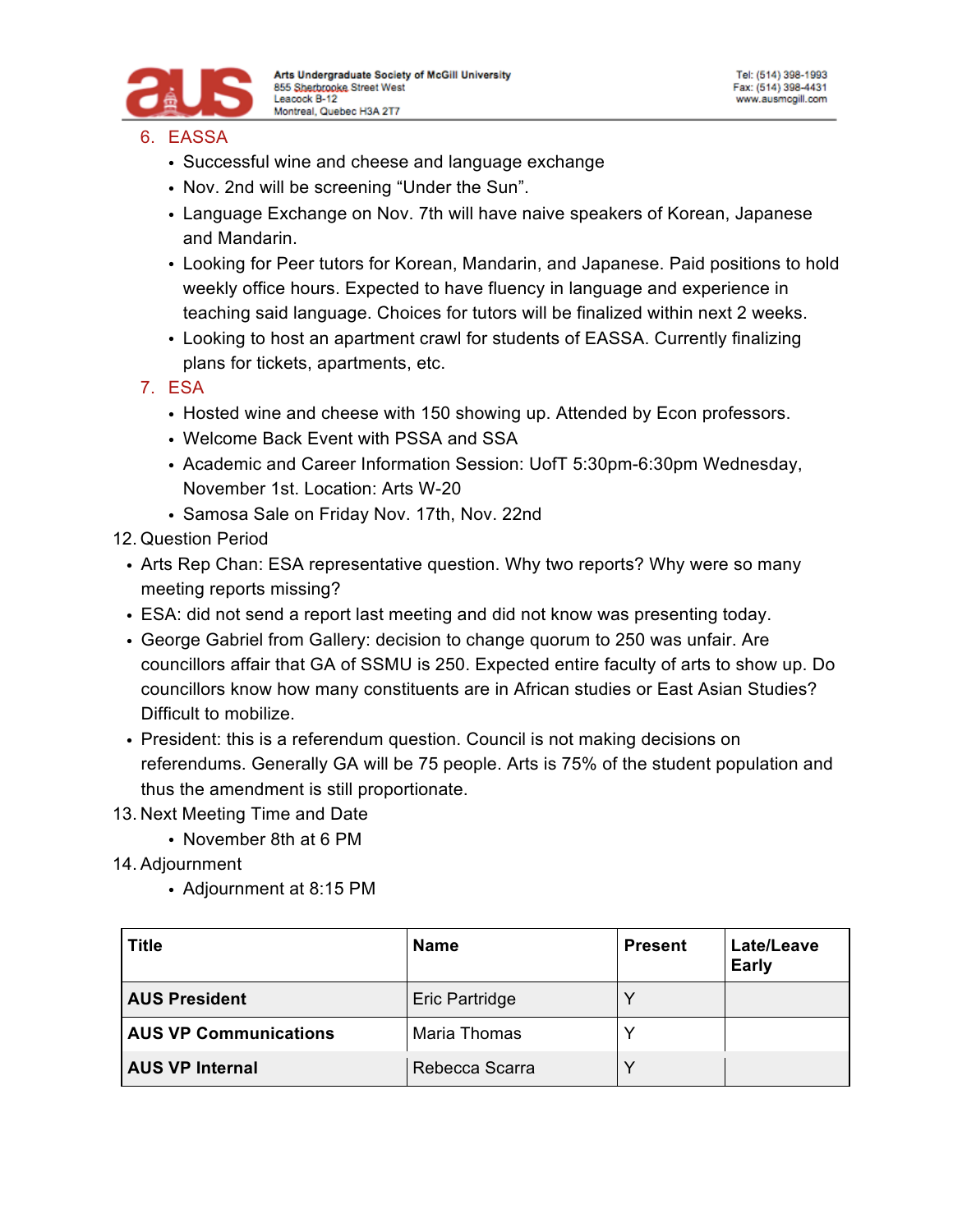

| <b>AUS VP Social</b>                           | Nathan Greene           | Υ            |            |
|------------------------------------------------|-------------------------|--------------|------------|
| <b>AUS VP Academic</b>                         | <b>Madeline Wilson</b>  | Y            |            |
| <b>AUS VP Finance</b>                          | Noah Lew                | Y            |            |
| <b>AUS VP External</b>                         |                         | Υ            |            |
| <b>Arts Representative to SSMU</b>             | Corinne Bulger          | Υ            |            |
| <b>Arts Representative to SSMU</b>             | Jennifer Chan           | Y            |            |
| <b>Arts Representative to SSMU</b>             | Kevin Zhou              | Υ            |            |
| <b>Arts Senator</b>                            | Isabella Anderson       | Y            |            |
| <b>Arts Senator</b>                            | Michael Nwabufo         | Y            | left early |
| <b>FEARC</b>                                   |                         | Y            |            |
| <b>AUS Environmental Council</b>               |                         | Υ            |            |
| <b>AUS Equity Committee (AUSec)</b>            |                         | Y            |            |
| <b>ACE</b>                                     |                         | Υ            |            |
| <b>AGELF</b>                                   |                         | Y            |            |
| <b>AHCSSA</b>                                  | Stefana Arvinte         | Υ            |            |
| <b>ASA</b>                                     |                         | Υ            |            |
| <b>ASSA</b>                                    |                         | Y            |            |
| <b>BASiC</b>                                   |                         | Υ            |            |
| <b>CLASHA</b>                                  |                         | Υ            |            |
| <b>CSA</b>                                     |                         | Υ            |            |
| <b>CSAUS</b>                                   |                         | Y            |            |
| <b>CSUS</b>                                    |                         | Y            |            |
| <b>DESA</b>                                    | <b>Thomas MacDonald</b> | Υ            |            |
| <b>EASSA</b>                                   |                         | Y            |            |
| <b>EPIC</b>                                    |                         | Υ            |            |
| <b>ESA</b>                                     | <b>Buland Junejo</b>    | $\mathsf{N}$ |            |
| <b>Fine Arts Council</b>                       |                         | N            |            |
| <b>FMC (Financial Management</b><br>Committee) |                         | Y            |            |